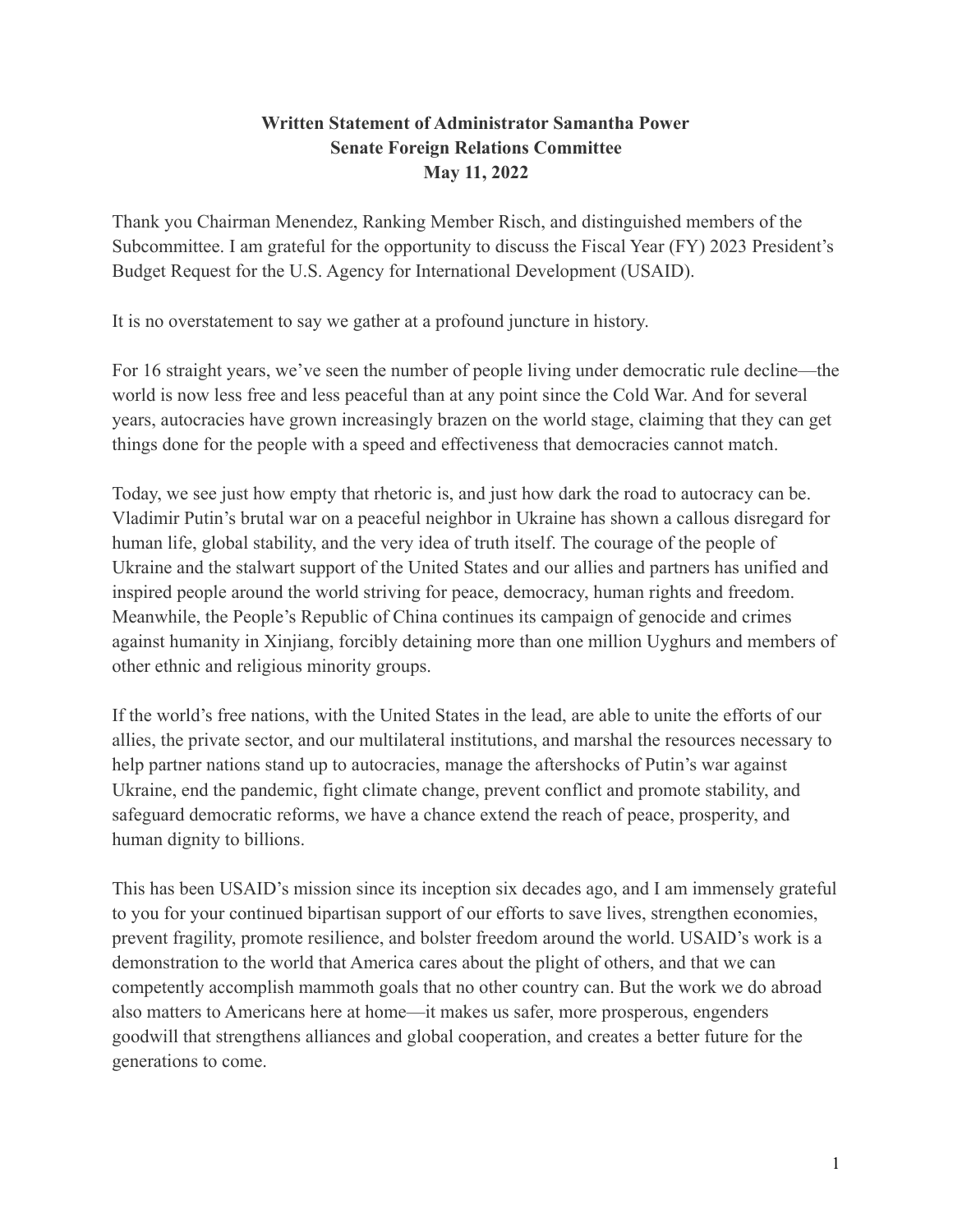The Biden-Harris Administration's FY 2023 Request of \$29.4 billion fully funding foreign assistance this is partially implemented by USAID is a reflection of the critical importance of development and humanitarian assistance in advancing U.S. interests around the world. The FY 2023 request also includes vital assistance to respond to the growing number of development priorities and global humanitarian crises. The Request additionally includes \$6.5 billion in mandatory funding for the State Department and USAID to make transformative investments in pandemic and other biological threat preparedness globally, including financing for the new pandemic preparedness and global health security fund being established this summer, with leadership by the Indonesian G20 presidency and other partners around the world.

We know, though, that the mammoth needs around the world—from the COVID-19 pandemic's continued effects to multi-billion dollar climate shocks to a spike in global food, energy, and fertilizer prices due to the Russian Federation's belligerence—are far larger than any single nation's ability to meet them. The request will allow the United States to lead, and in leading, allow us to mobilize allies, organizations, and private sector partners to contribute more to the causes critical to our nation's interests.

Thanks to your past support, the United States has helped get more than half a billion COVID-19 vaccines to people in 115 countries; led life-saving humanitarian and disaster responses in 68 countries, including Haiti, Ethiopia, and Ukraine; helped enhance pathways for legal migration to the U.S. while working to strengthen worker protections; and assisted the relocation and resettlement of Afghan colleagues and refugees under the most dire of circumstances, while pivoting our programming in Afghanistan to address ongoing food insecurity and public health needs, and continuing to push to keep women and girls in school.

We are also making strides to become a much more nimble Agency at a time of immense demands, shoring up a depleted Agency by welcoming new recruits, and operating with greater flexibility. The FY 2023 Request will build on these steps forward, giving us the ability to invest in the people and systems to meet the world's most significant challenges so the United States can seize this moment in history.

# **Supporting the people of Ukraine and managing the global food crisis stemming from the Kremlin's war of aggression**

As we enter the third month of the Russian Federation's full-scale war of aggression against Ukraine, the humanitarian situation has grown dire, especially in the country's east, even as Ukraine continues to put up stiff resistance on the battlefield. We are actively programming resources passed in the March 15th Ukraine Supplemental Act and seeking additional supplemental resources to continue supporting the people of Ukraine and address rising global food insecurity as they continue to defend their sovereignty and their country. These resources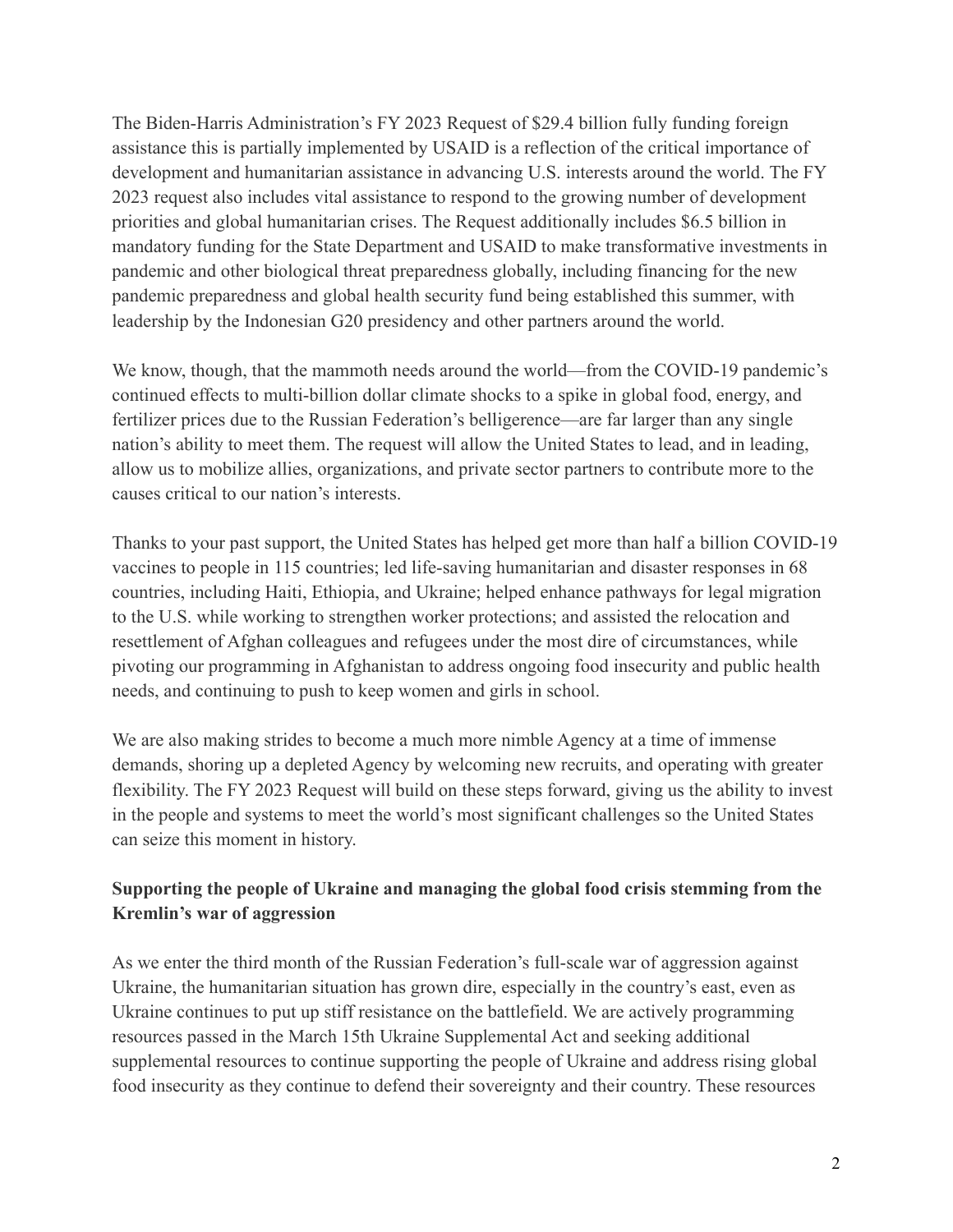are critical to making sure that Russia's war against Ukraine is a strategic failure for the Kremlin, while easing the global suffering their actions have caused.

Since the war began, more than 13 million people have been displaced—over a quarter of Ukraine's population including two-thirds of the country's children. That includes 5.7 million refugees, 90 percent of whom are women and children. An estimated 7.7 million more people are internally displaced inside Ukraine. An estimated 15.7 million people inside Ukraine will need humanitarian assistance over the next four months.

These supplemental resources that Congress provided have been instrumental in surging critically-needed assistance to those in need in the country, and to mobilizing the humanitarian systems required to coordinate a significant response. To date, our implementing partner, the World Food Program—which was not present on the ground in Ukraine when the conflict broke out—has scaled up its presence, and has now provided nearly 3.5 million people with rapid response rations, bread distributions, and cash-based transfers, with plans to increase distribution to reach 6 million people by June. With support from the United States and other donors, UNICEF and its local partners have provided critical health supplies to support access to primary health care for over 1.5 million children and women and ensured access to safe water for nearly 1.3 million people in affected areas as of May 3. While much has been accomplished, we recognize that more must be done, particularly in securing humanitarian access to reach those in active conflict zones with the assistance they urgently need.

To support the Ukrainian government's ability to administer services and manage its budgetary needs, USAID has contributed \$500 million to the World Bank's Multi-Donor Trust Fund for Ukraine (MDTF), and as President Biden announced recently, we plan to transfer an additional \$500 million from the FY 2022 Ukraine Supplemental Appropriations Act, for a total of \$1 billion. The supplemental funding will also enable us to provide assistance to Ukraine and neighboring frontline states like Moldova. This plan focuses on economic stabilization, countering disinformation, and promoting energy independence.

Of course, Putin's war has effects beyond Ukraine's borders. The Kremlin's invasion of Ukraine has led to serious disruptions to global food, fuel, and fertilizer supplies, while also denting crop production and household incomes, and causing already high food prices to rise further, thereby taxing the international humanitarian system. USAID is coordinating with other U.S. Departments and Agencies to respond to immediate, medium-, and long-term impacts on global food security and nutrition. Estimates suggest that up to 40 million additional people could be pushed into poverty and food insecurity over the coming year—in addition to the over 800 million people around the world who already face hunger. These populations are mostly focused in the Middle East, and West and East Africa, where higher fertilizer prices today threaten crop yields and harvests tomorrow. With the main planting season about to begin, countries like Ethiopia and South Sudan face the possibility of significant reductions to projected crop yields, food accessibility, and household incomes.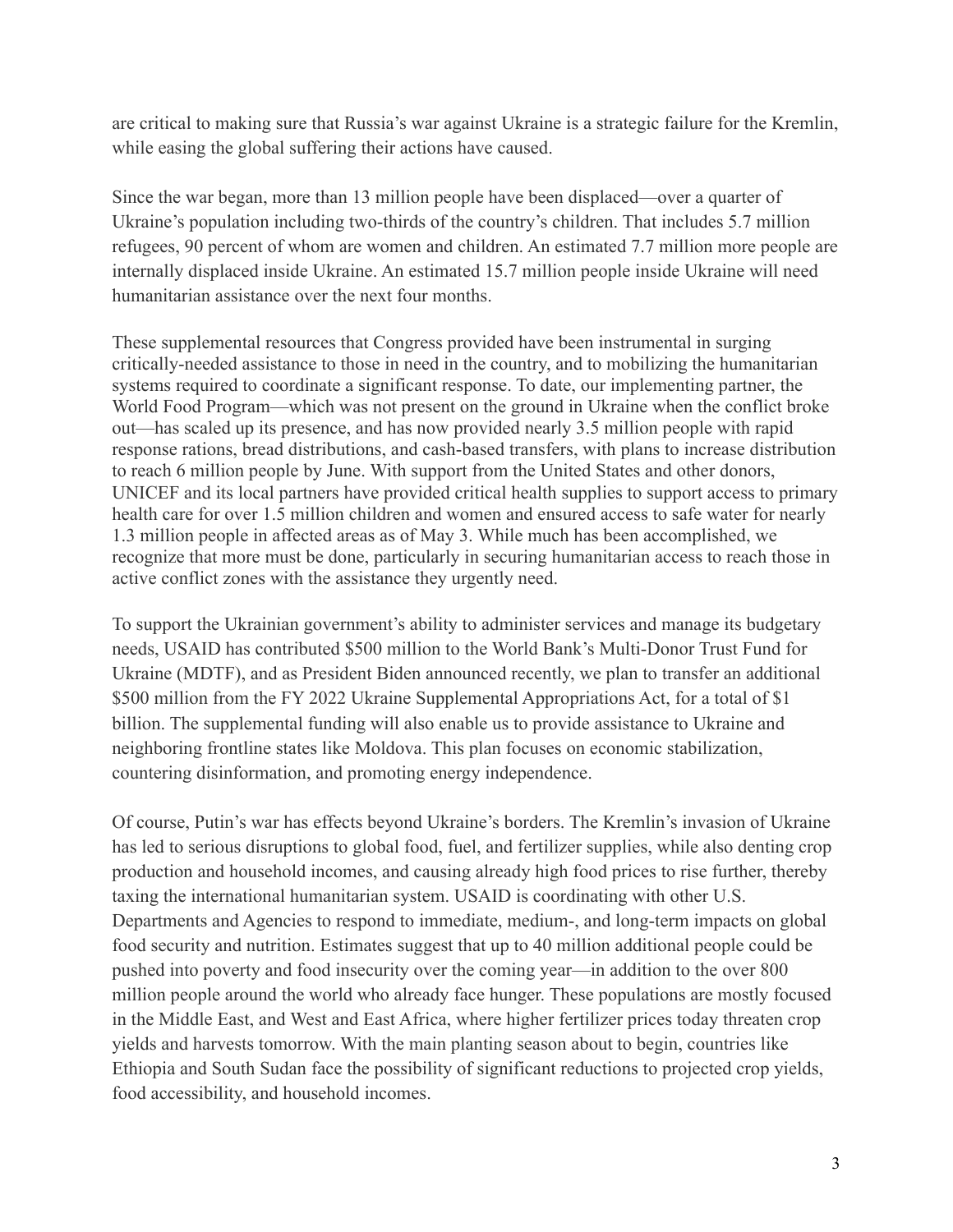Putin's attack and its devastating effects on global food security comes on top of two years of record food insecurity as a result of the COVID-19 pandemic and climate change. In FY 2022, nearly two thirds of our Bureau for Humanitarian Assistance's programming was to address food insecurity and prevent famine through emergency food assistance and related programming. This year, a similar proportion of funding will go to address growing food insecurity, however, due to the skyrocketing costs of food and fuel, the same amount of funding will reach 10 million fewer people.

In light of the food crisis, USAID, together with our partners at USDA, have made the exceptional decision to draw down the full balance of the Bill Emerson Humanitarian Trust—\$282 million—which will be used to procure U.S. food commodities to bolster existing emergency food operations in six countries facing severe food insecurity: Ethiopia, Kenya, Somalia, Sudan, South Sudan, and Yemen. We are immensely grateful to USDA, which will provide \$388 million in additional funding through the Commodity Credit Corporation to cover transportation and other associated costs so that food can get to places around the globe where it is needed most.

Yet even as we meet short-term food assistance needs, we must continue to invest in long-term food security and build resilient food systems so that countries have the ability to feed themselves, lower their dependence on Russian wheat and agriculture, and manage future food shocks.

The United States Government has long been a global leader in addressing global food insecurity. In the first seven years since the launch of the U.S. Feed the Future Initiative, the program is estimated to have lifted 23.4 million people out of poverty, 5.2 million households out of hunger, and 3.4 million children from risk of stunting. That's in addition to the program's measurable benefits for farmers and agribusinesses here in the U.S. and around the world, due to increased agricultural productivity, trade, jobs and income, and U.S. exports.

And yet, new disruptions to food security around the world indicate that our need for funding will continue to be significant. That's why the FY 2023 Request includes over \$1 billion in State and USAID economic and development funding for global food security. This money will go towards bolstering Feed the Future initiatives around the world, strengthening food systems, supporting farmers, and building community resilience.

### **Controlling COVID-19 and Strengthening Global Health Leadership**

Much has changed from the haunting early days in March 2020. Thanks to funding from the American Rescue Plan Act and additional supplemental appropriations, the United States has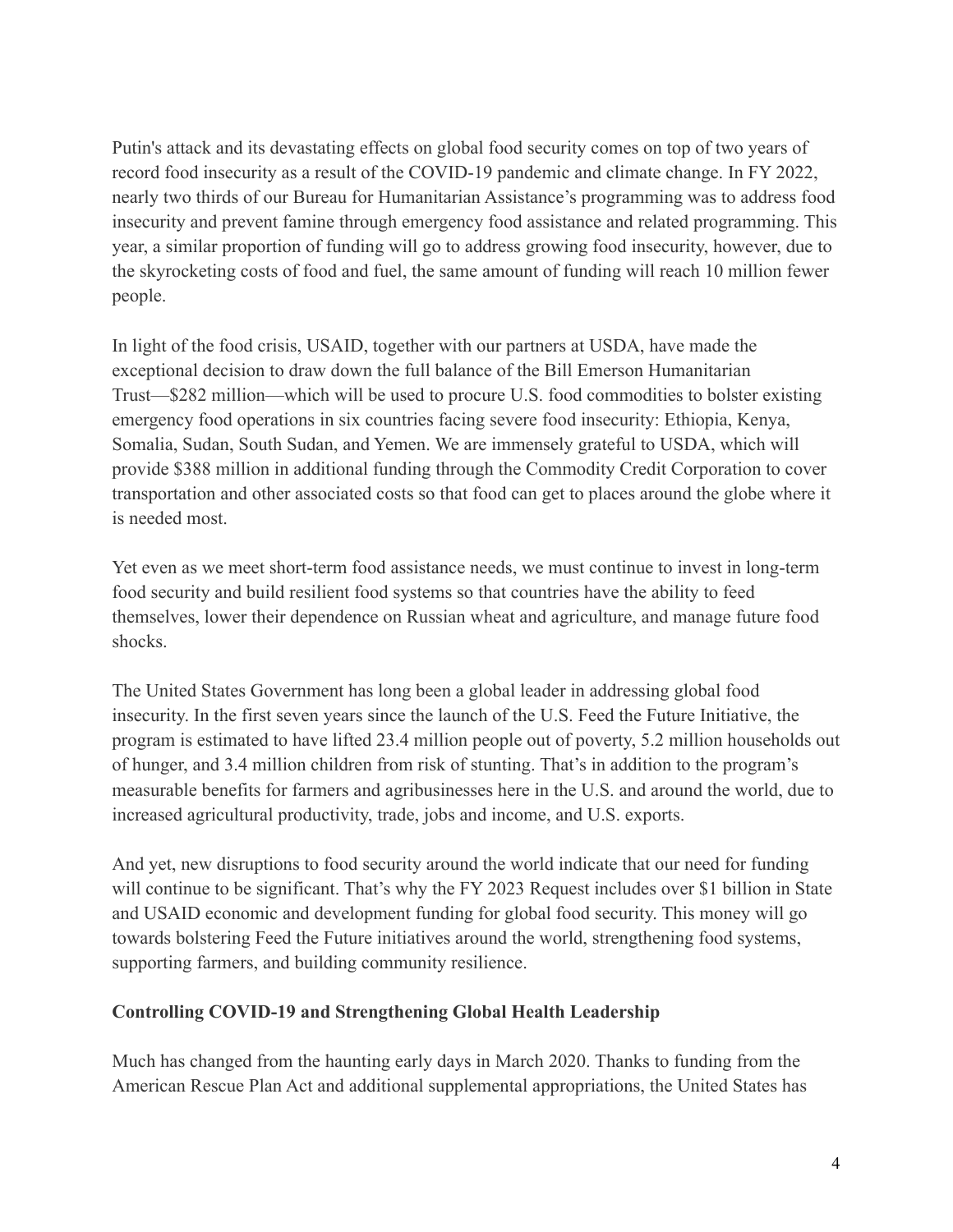been the clear leader in the international response to COVID-19, already investing over 95 percent of the funding Congress has generously provided to us, and we expect to obligate virtually all of the remaining funds by July.

We have expanded testing, treatment, and surveillance in countries around the world. In hotspots in Africa, South Asia, Latin America, and the Caribbean, we have provided rapid responses for urgent healthcare needs, critical commodities, and technical assistance. And we have helped support developing countries in mitigating the transmission and morbidity of COVID-19, while also helping those countries prevent and mitigate food insecurity, gender-based violence, and other secondary effects of COVID-19.

Our Agency has also helped lead the effort to vaccinate the world. In partnership with the Department of Defense, we have procured 1 billion Pfizer vaccine doses for up to 100 countries around the world, free of charge and with no strings attached. We are addressing the most urgent vaccine delivery and country readiness needs in more than 100 countries, including surge support to 11 countries in sub-Saharan Africa, under the U.S. government's Global VAX initiative. We are leading Global VAX as a whole-of-government effort in close partnership with the Centers for Disease Control—and we are already seeing significant vaccination progress in these countries such as Uganda, where vaccination coverage increased fivefold between January and May, and Nigeria, where vaccination rates increased nearly threefold during that same time period.

And yet, our job remains unfinished. Many countries are still off track to hit their vaccination coverage targets this year. Global testing, treatment, and health services still lag. Without additional resources, many of our programs will begin wrapping up activities and closing down this fall. And we risk a significant loss of progress in our other global health programs if we cannot secure needed emergency funds. That's why President Biden requested \$22.5 billion in supplemental funding to fight the COVID-19 pandemic, \$5 billion of which would be dedicated to global efforts.

Additional supplemental funding would enable a significant expansion of our international vaccination drive, provide surge support to an additional 20-to-25 undervaccinated countries in significant need, countries like Liberia, where 24 percent of the population is vaccinated, and Haiti, where less than two percent of the population is fully vaccinated. It would also support other international COVID-19 response priorities like providing boosters and pediatric vaccinations, testing, treatments—including the newest, high-impact antivirals—as well as additional health services that would reach an additional 100 million people.

Such funding is essential if we are ever to turn COVID-19 from a damaging global pandemic into a manageable respiratory disease.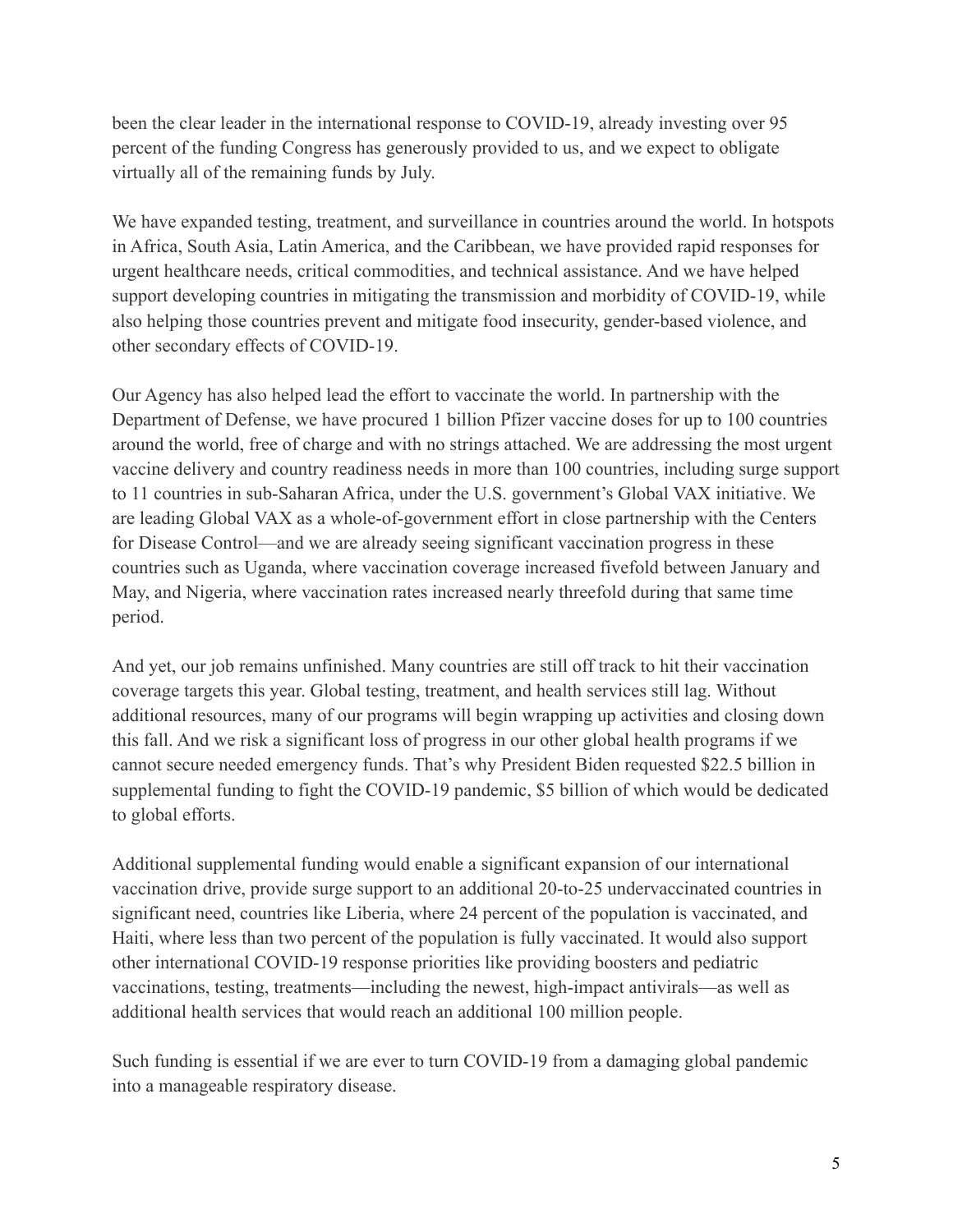Barring additional funding, the United States will have to turn its back on the countries that need urgent help to boost their vaccination rates and access lifesaving treatments. Failing to help these countries get shots into arms and reduce severe disease means we will leave their populations unprotected and allow the virus to continue mutating into new, potentially more dangerous variants. Scientific research has established that new variants are more likely to emerge from a long-term infection in immuno-compromised individuals who lack access to vaccination or treatment. These variants will inevitably make their way onto American soil, close down American cities, and infect and cost American lives.

This week, the United States, Belize, Germany, and Senegal will co-host the second Global COVID-19 Summit. The Summit will redouble our collective efforts to end the acute phase of the COVID-19 pandemic and prepare for future health threats. And we have called on our global partners—governments, civil society, philanthropies, and businesses—to bring commitments to the table.

As we race to end the pandemic, USAID continues to push ahead on our broader global health efforts. The FY 2023 Request for USAID includes \$3.96 billion to advance American leadership in Global Health and Global Health Security. These funds will help to prevent child and maternal deaths, bolster nutrition, control the HIV/AIDS epidemic, expand the global health workforce, and combat infectious diseases. Funding in USAID-managed assistance will respond to the ongoing impacts of the COVID-19 pandemic on global health programs including tuberculosis and malaria, as well as strengthening health systems and global health security to better prevent, detect, and respond to future infectious disease outbreaks.

In addition, the FY 2023 Request includes \$6.5 billion in mandatory funding for the Department of State and USAID for critical pandemic preparedness activities. These funds will make transformative investments in pandemic and other biological threat preparedness globally by strengthening the global health workforce, advancing pandemic vaccine development, replenishing emergency response capacity, and providing health security financing to prevent, detect, and respond to future infectious disease outbreaks.

#### **Bolstering Democracy, Human Rights, and Governance and fighting corruption**

As the pandemic stretched into a second year, pro-democracy movements in many countries faltered, while governments, under guise of ending the pandemic, enacted new restrictions on human rights and fundamental freedoms. Disinformation ran rampant and sowed division within and between free nations. And the Chinese and Russian governments have worsened these trends by supporting authoritarian actors all over the world.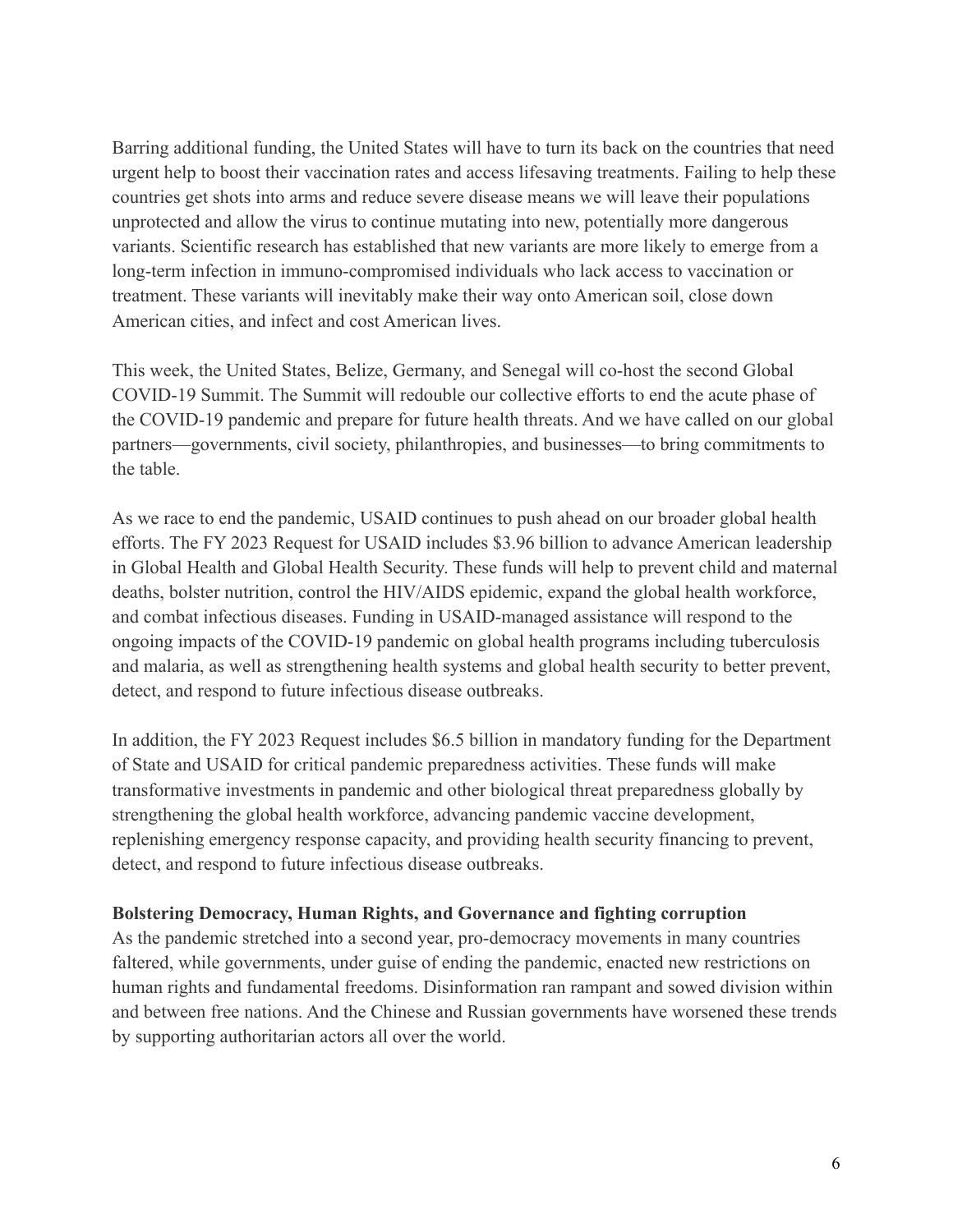At the same time, corruption has increased in scale and scope. Today's corrupt actors are highly networked, agile, and resourced—and for the most part, they outmatch those who stand against them. USAID's Anti-Corruption Task Force found that USAID Missions have extremely limited—and in some cases, no—resources to defend against corruption. While this is incredibly concerning, it's also a historic window of opportunity for reform.

This opportunity, combined with the increased threats of corruption and democratic backsliding, is why the FY 2023 Request includes over \$2.94 billion to revitalize global democracy. These funds will empower local partners, provide transparency in political systems, and address authoritarianism and disinformation. Of this foreign assistance request for democracy, roughly \$2.6 billion is in accounts that USAID will fully or partially manage. The request will advance the Presidential Initiative for Democratic Renewal introduced at the Summit for Democracy, a landmark set of policy and foreign assistance initiatives that support free and independent media, empower historically marginalized groups and democratic reformers, and help develop open, secure, and inclusive digital ecosystems.

Traditionally, our democracy assistance has emphasized media training, election monitoring, and human rights advocacy. But as we've seen, countries in the midst of a civilian transition or with a newly elected leader who rose to power on the back of a campaign to fight corruption or expand the rule of law, need not only traditional democracy assistance and investments in civil society to hold governments accountable, but resources that can immediately deliver a democratic dividend that demonstrate the value of good governance and strong institutions and services for citizens. That might include support to acquire vaccines, establish a social safety net, or invest in a power utility to keep the lights on. This funding will give us the flexibility to support countries in the event of a democratic opening—so-called democratic "bright spots"—with the resources they need to demonstrate that democracies can deliver for their people. This amount also includes \$100 million to fight transnational corruption by empowering anti-corruption champions, strengthening partner countries' ability to detect and prevent corruption, and exposing and disrupting the flow of illicit money, goods, and natural resources.

**The President's FY 2023 request includes \$2.6 billion for USAID and the Department of State to** promote gender equality and the political, economic, and social empowerment of women and girls; prevent and respond to gender-based violence; expand access to child, elder, and home care services and address gender discrimination and systemic inequities blocking the full participation of women and girls, men and boys, and individuals of other gender identities—all by integrating gender equality across a range of development, humanitarian and security assistance. This historic request would more than double our commitment to women's empowerment and gender equality.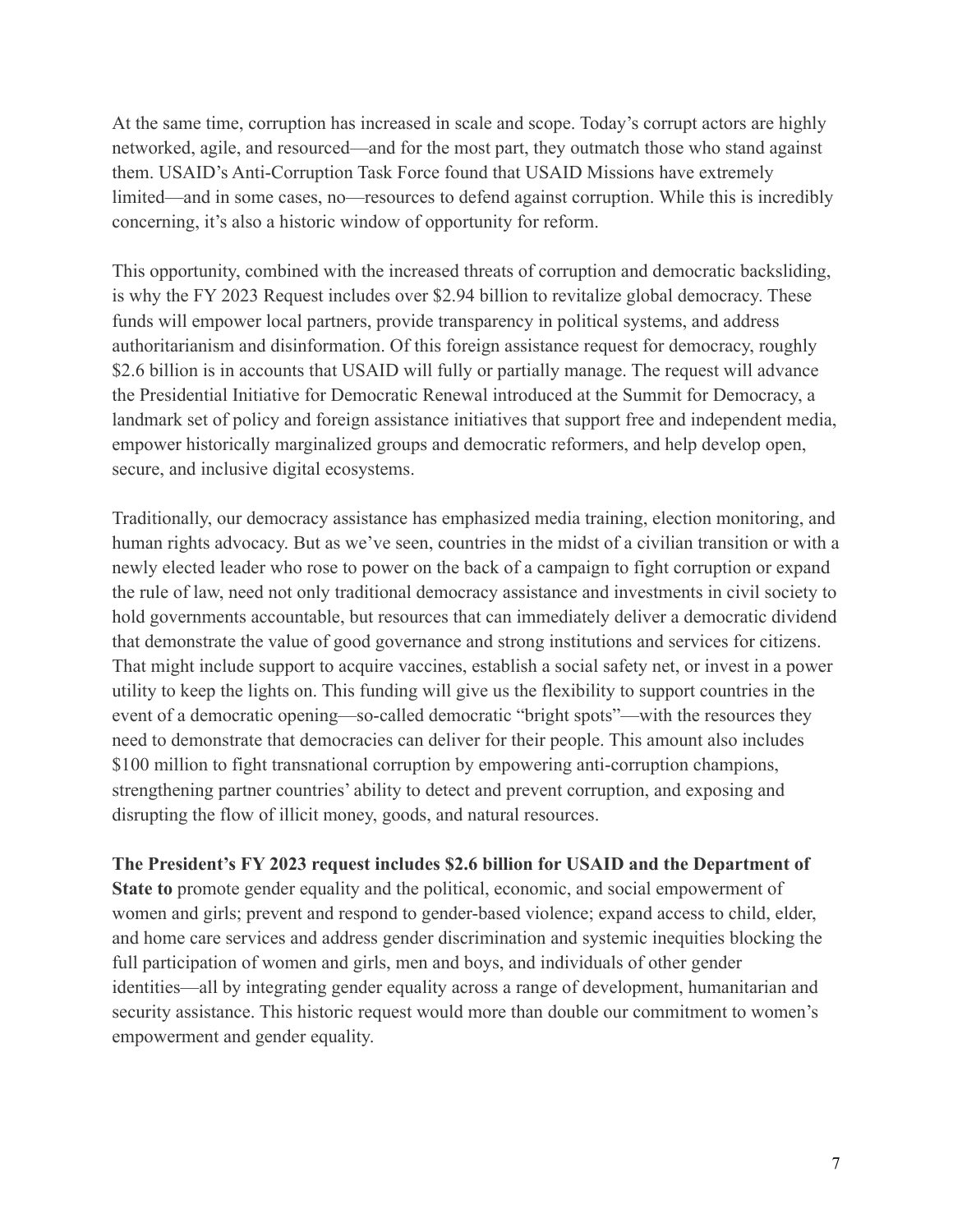Advancing gender equality reduces poverty, promotes economic growth, increases access to education, improves health outcomes, advances political stability, and fosters democracy. The full participation of all people is essential to economic well-being, health, and security.

### **Restoring U.S. Climate Leadership**

Recently, USAID launched a new Climate Strategy that will guide our efforts to tackle the existential threat of climate change over this decade in a way that is truly transformational.

Our Climate Strategy lays out six ambitious targets to be achieved between 2022-2030, which together would represent a dramatic increase in our Agency's efforts to stem the climate crisis. These targets include preventing six billion metric tons of global greenhouse gas emissions—the equivalent of taking 100 million cars off the road for a decade—and conserving 100 million hectares of critical landscapes, an area more than twice the size of California. We would also support 500 million people to better prepare for and adapt to the impacts of climate change that are already wreaking havoc on marginalized communities.

The President's FY 2023 Request includes \$2.3 billion in international climate financing, and given the substantial gap in climate financing globally, USAID's Climate Strategy places a special emphasis on catalyzing substantial new private investment for climate mitigation and adaptation; our goal is to kickstart \$150 billion in new public and private climate finance by 2030. We are also focused on the conservation, restoration and management of 100 million hectares of carbon critical landscapes by 2039—land that captures and stores carbon while preserving biodiversity and helping to prevent zoonotic transfer of diseases driven by habitat destruction.

We also continue to work closely with the Government of India through the support of their global climate initiative, the Coalition for Disaster Resilient Infrastructure. The United States is a founding member of the coalition, and we have invested in supporting its technical leadership and formalization, with a goal of creating a global body that will advocate for the creation of infrastructure that can withstand climate and disaster risks and disseminate best practices. Since its founding in 2019, the Coalition now has 35 global members and over 400 companies, all working to share expertise and strengthen resilient infrastructure development across the globe.

### **Addressing Irregular Migration from Central America**

In the past six months alone, USAID programming in Central America has created more than 40,000 jobs, provided life-saving humanitarian assistance to 1.8 million people, supported distribution of more than 10 million COVID-19 vaccine doses, and helped mobilize \$1.2 billion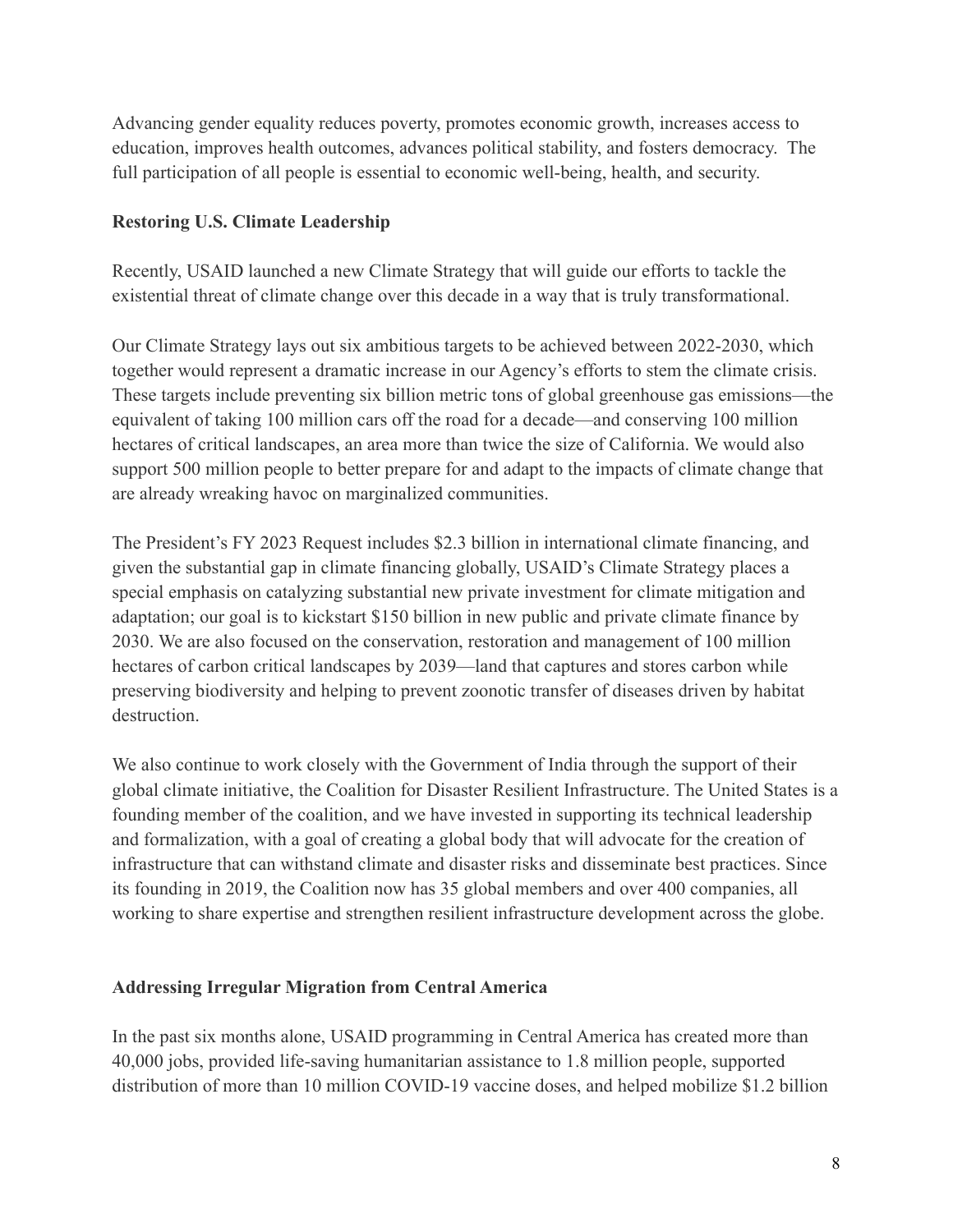in private investment. Because one of the most effective ways to counter irregular migration is to provide legal means for securing seasonal or temporary migration, we have helped expand labor migration pathways from El Salvador, Guatemala, and Honduras through the H-2B seasonal visa program. And we have used policy, development, and diplomatic tools to pressure leaders in the region to govern democratically and transparently.

But as demonstrated by the continued arrival of migrants at American borders, much more work is needed. Individual migration decisions are complex, but they are rarely made on a whim, and we use data from multiple sources to understand their root causes and target our programs accordingly. As documented by the Government Accountability Office, the decision to suspend most assistance to Northern Central America in 2019 adversely impacted over 80 percent of USAID projects, and we continue to work aggressively to restart, optimize and scale our programs. For FY 2023, USAID and the Department of State are requesting \$986.8 million to support the second year of implementation of the U.S. Strategy to Address the Root Causes of Migration in Central America.

Using this money, we will continue working with partners in civil society, government, and the private sector to address the drivers of migration from El Salvador, Guatemala, and Honduras—drivers like lack of economic opportunity, corruption, violence, human rights abuses, absence of quality public services, and declining trust in government. We will continue building and implementing a robust monitoring, evaluation, and learning plan designed to track progress under the Strategy. And we will defend democracy, human rights, and civic space throughout Central America so that citizens believe they have a voice and a future in their countries of origin. Nicaragua is a case in point. The Ortega regime's gravely concerning wide-scale crackdown on civil society and rejection of democratic norms and processes in Nicaragua has coincided with a major rise in out migration of Nicaraguans fleeing political repression and economic stagnation under Ortega.

# **Responding to humanitarian crises in places like Ethiopia and Afghanistan**

Stopping the threat of famine and addressing atrocities in Ethiopia is a top priority for the Biden Administration and for USAID. Fighting has left as many as 9 million people in northern Ethiopia in desperate need of food and forced more than 2 million people to flee their homes. Food insecurity projections from February 2022 to May 2022 show that up to a million people will face famine-like conditions in northern Ethiopia by June—700,000 of those in the Tigray Region. In the Tigray Region alone, more than 90 percent of people depend on assistance.

At the same time, there have been multiple, credible reports of gross violations of human rights related to the conflict in northern Ethiopia Since last appearing before this committee, I visited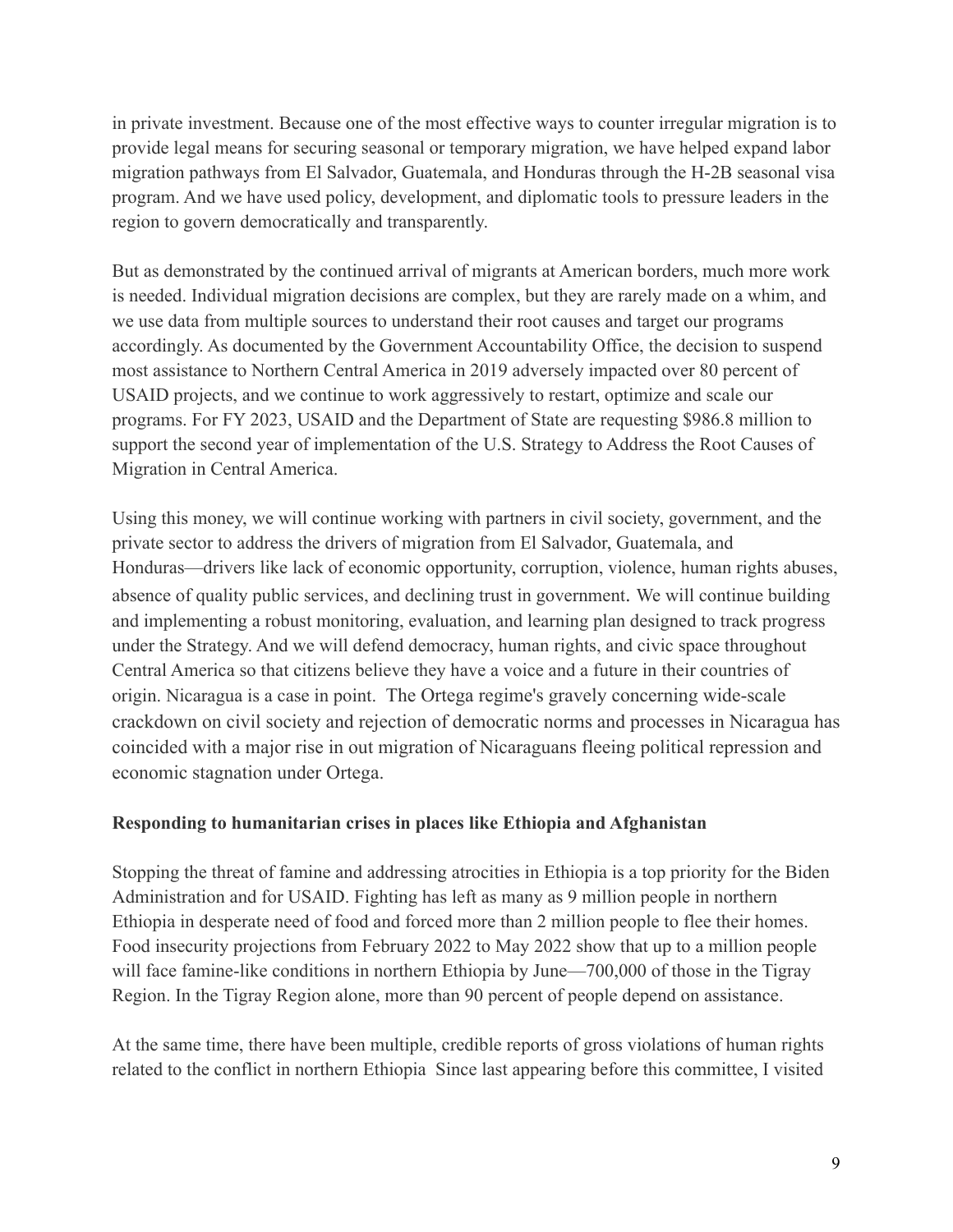the Um Rakuba refugee camp in Sudan, where I met with victims of the conflict in Tigray and heard their heartbreaking stories of abuse and violence.

Recently, the Government of Ethiopia and Tigray regional authorities reached a truce in their fighting—the source of so much of this human misery. And since the truce on March 24, over 200 trucks have arrived in Tigray in April alone, with the number of trucks slowly increasing. But to meet the immense humanitarian needs in Tigray, more than 500 trucks carrying tons of food and life-saving supplies need to arrive each week. The current flow is woefully insufficient.

We will continue to push for significant, sustained, unconditional, and unhindered delivery of much-needed aid to all those in need. We will also continue working with interagency partners to address and mitigate ongoing human rights violations and credible reports of atrocities by countering hate speech and mis- and disinformation, strengthening protection of freedom of expression and peaceful protest, supporting independent media outlets and watchdog organizations, strengthening local conflict mitigation, supporting the rule of law, building an enabling environment for national dialogue, and monitoring and documenting human rights abuses.

In Afghanistan, an estimated 22.8 million Afghans face food insecurity following the Taliban's seized power in August 2021. Currently, the United Nations estimates that 95 percent of the Afghan population is in need of assistance. And to truly end the humanitarian crisis, we must also address the roots of Afghanistan's economic and development crises as well as advocate for the promotion of human rights for all Afghans. On March 23, the Taliban abruptly reversed its decision to allow girls to attend school past the sixth grade. On May 7, the Taliban imposed additional restrictions on Afghan women and girls freedom of movement, employment, and access to society, all of which jeopardize the human rights and agency of Afghan women The Taliban have also threatened civil society organizations through media crackdowns, intimidation, unjust detentions, and assaults of journalists.

While we continue to work through diplomatic channels and likeminded donors to press the Taliban to reverse course and allow all girls to go to school, women to work and participate in the economy and protect the rights of minorities and civil society; we remain committed to supporting the people of Afghanistan. The United States has been the single largest donor of humanitarian assistance since the fall of Kabul in August 2021. Since then, the U.S. Government has contributed \$719 million. Alongside us, the humanitarian community provided another \$1.82 billion towards the humanitarian response in 2021. And we are working with our partners to support basic needs like health, livelihoods, agriculture, and education.

We will continue programs to enable the direct delivery of humanitarian assistance. Our aid helps support rural livelihoods, improve food security and develop resistance in food systems in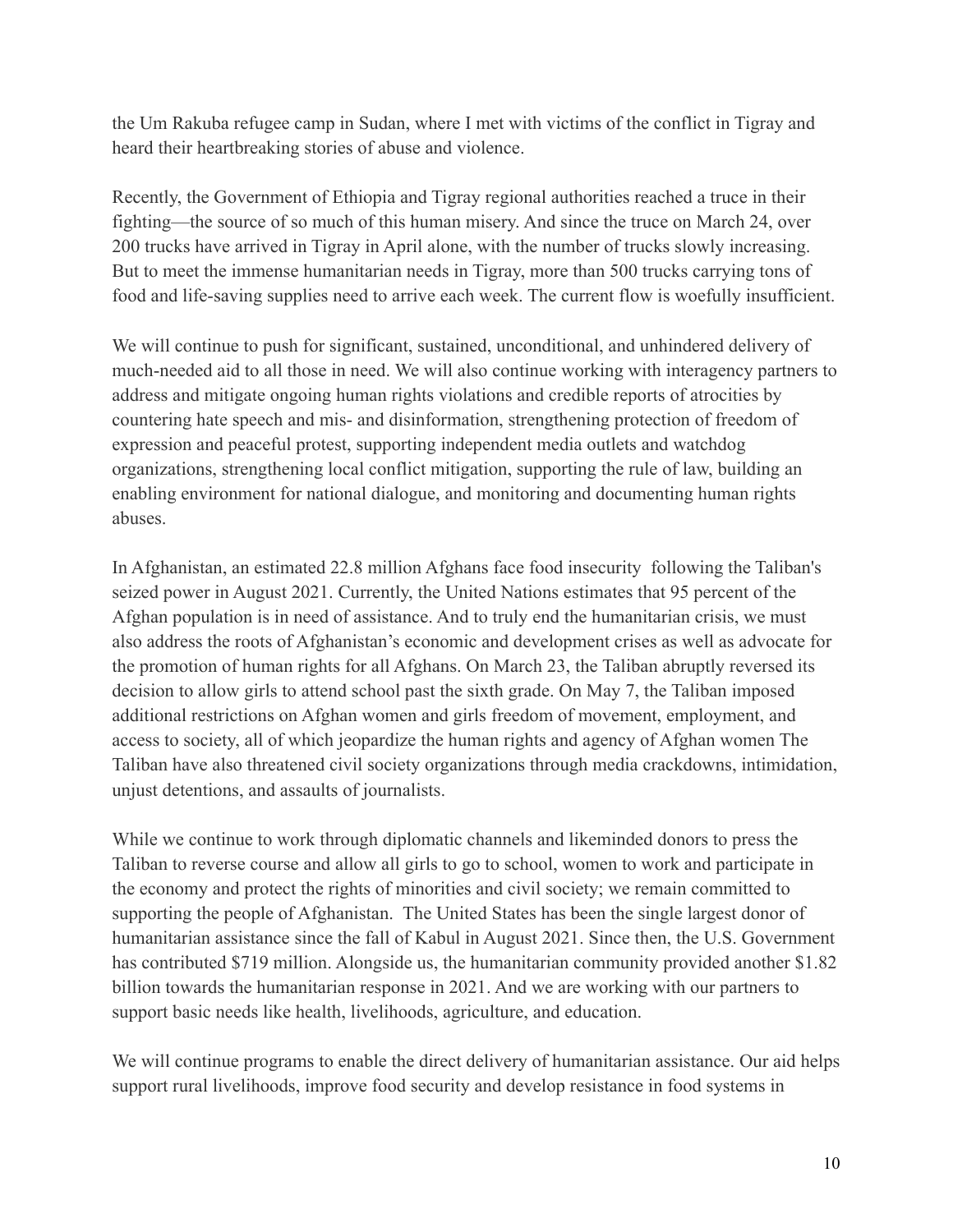Afghanistan, enable women and girls to access quality healthcare, education, support for gender-based violence, civil society organizations, and training and livelihood programs. And we support journalists and media organizations, while also working to counter human trafficking.

### **Supporting community-led development**

Across all our efforts, it is crucial that we engage more frequently and more intensely and sustainably with a broader range of partners. That's especially true of the community-led organizations and companies based in the countries in which we work. When we partner with these local NGOs and businesses, we have an opportunity to double our impact—to not just manage a project and deliver results, but to grow the local capacity of that business or organization so its impact will be sustained long after its relationship with USAID ends.

Our current approach to community-led development draws upon more than a decade of the Agency's prior experience. It aims to devolve more power and leadership to local actors, elevate diversity and equity in our partnerships, and address some of the systemic and operational constraints at USAID. We have to approach localization as a shift in not just with whom we work, but also in how we work: creating intentional shifts in the way we design and implement our programs so that we are putting local communities and stakeholders in the lead. This is about deeper, more systemic change.

Our efforts to advance community-led development have been warmly embraced by more than 1,000 local development organizations, as well as by many of our implementing partners and some of the largest international non-governmental organizations. Thanks to your support, the FY 2022 appropriations bill provided an initial \$100 million in the FY 2022 appropriations bill to support our Centroamérica Local initiative, along with the authority, flexibility, and staff resources to prioritize working with local organizations in Honduras, Guatemala, and El Salvador.

With more support from Congress, we can deepen this approach across our Agency and our Missions. The FY 2023 Request includes \$47.6 million for the Centroamérica Local initiative—\$40 million for direct awards to local organizations and \$7.6 million to help staff this effort.

# **Investing in our people and building a stronger culture**

Of course, none of what we set out to achieve would be possible without USAID's dedicated team of development professionals serving our nation throughout the world. Many of our staff are still reeling from the COVID-19 pandemic, having lost loved ones even as they sought to protect others in their community from the virus.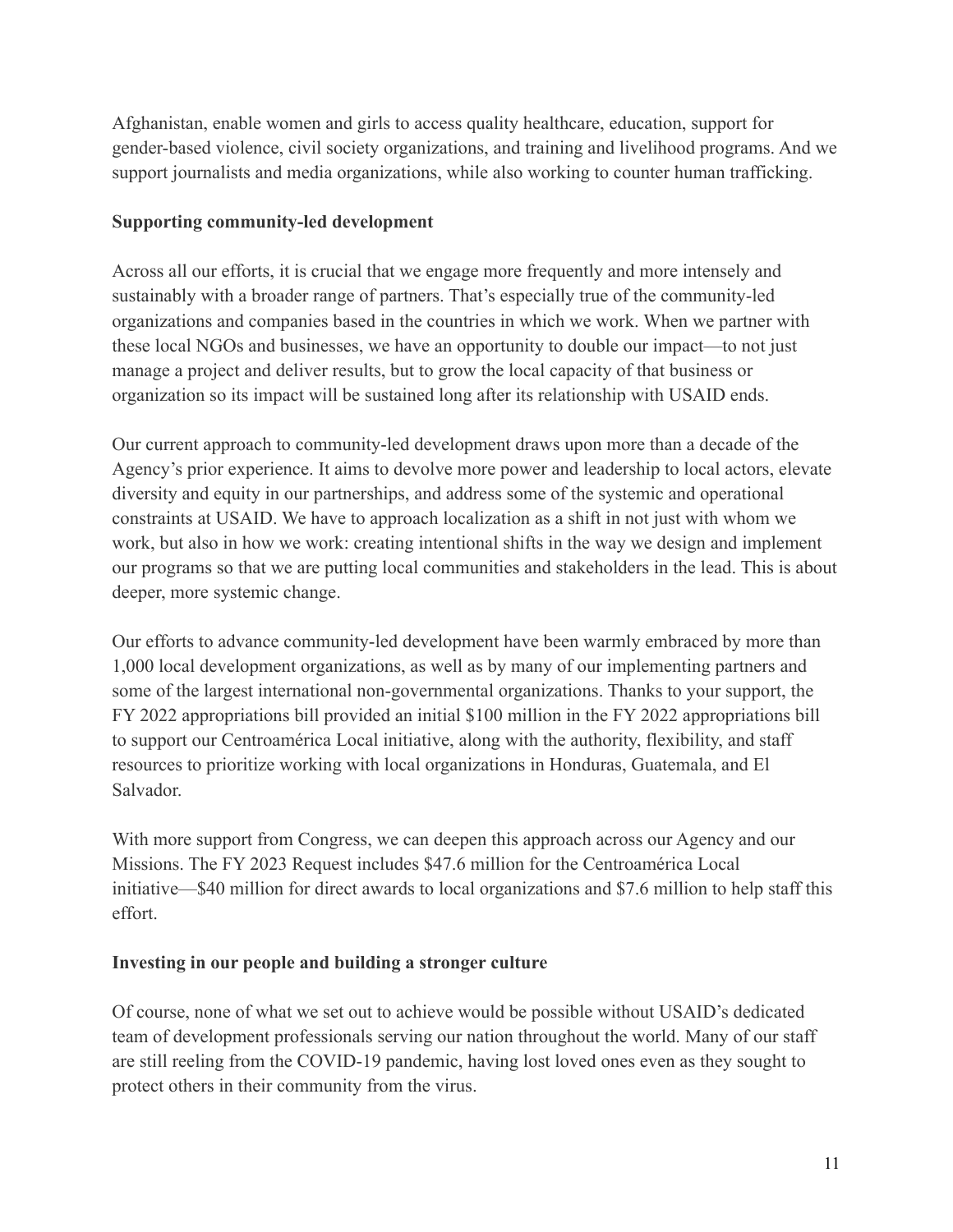With your support, we are also increasing the size and agility of the career workforce to better advance U.S. national security priorities. Since last year, we have hired approximately 500 career employees and are working to reach our target levels of 1,850 Foreign Service and 1,600 Civil Service employees this year.

The FY 2023 Request includes \$1.7 billion to continue these efforts to invest in our people and build our institutional capacity, increasing the number of U.S. direct-hire positions that advance our most critical and effective foreign assistance program. This funding covers salaries and benefits of our direct hire Foreign Service and Civil Service workforce, overseas and Washington operations, and central support, including human capital initiatives, security, and information technology. The FY 2023 Request also includes resources for the launch of the Global Development Partnership initiative, a workforce expansion program, that will focus on democracy and anti-corruption, global health security, national security, climate change, operational management, and a more permanent humanitarian assistance workforce.

But in reconstituting our workforce, we want to recruit and retain talent differently than we have before, with an emphasis on hiring and nurturing a workforce that truly represents America. Thanks to the sustained leadership of our staff, we've taken several steps toward these aims. Their work and advocacy over many years enabled one of my first acts as Administrator, which was signing the USAID Diversity, Equity, Inclusion, and Accessibility (DEIA) Strategic Plan—a framework document to guide the Agency's efforts to integrate DEIA into every aspect of our work.

Since signing this document, we've taken concrete steps to advance our DEIA goals. We have conducted assessments that provided us with data and employee experiences to help us decide how to prioritize our efforts and resources. We onboarded five DEIA Advisors in Washington operating units and are actively recruiting more. And we have established the Office of the Chief DEIA Officer and welcomed our Agency's first-ever Chief Diversity Officer. We also launched our first recruitment conferences for students at both Historically Black Colleges and Universities and Hispanic-Serving Institutions, with another planned for Arab American students later this year.

Since appearing before you last year, I have had the chance to travel to three HBCUs—Delaware State, Tuskegee University, and Alcorn State—as well as Florida International University, the largest Hispanic-Serving Institution in the U.S., to sign new agreements that will help expand our recruitment and research partnerships.

Additionally, we are addressing current DEIA data gaps by making our data collection process more inclusive. We're expanding our talent recruitment pipelines and lowering barriers to entry